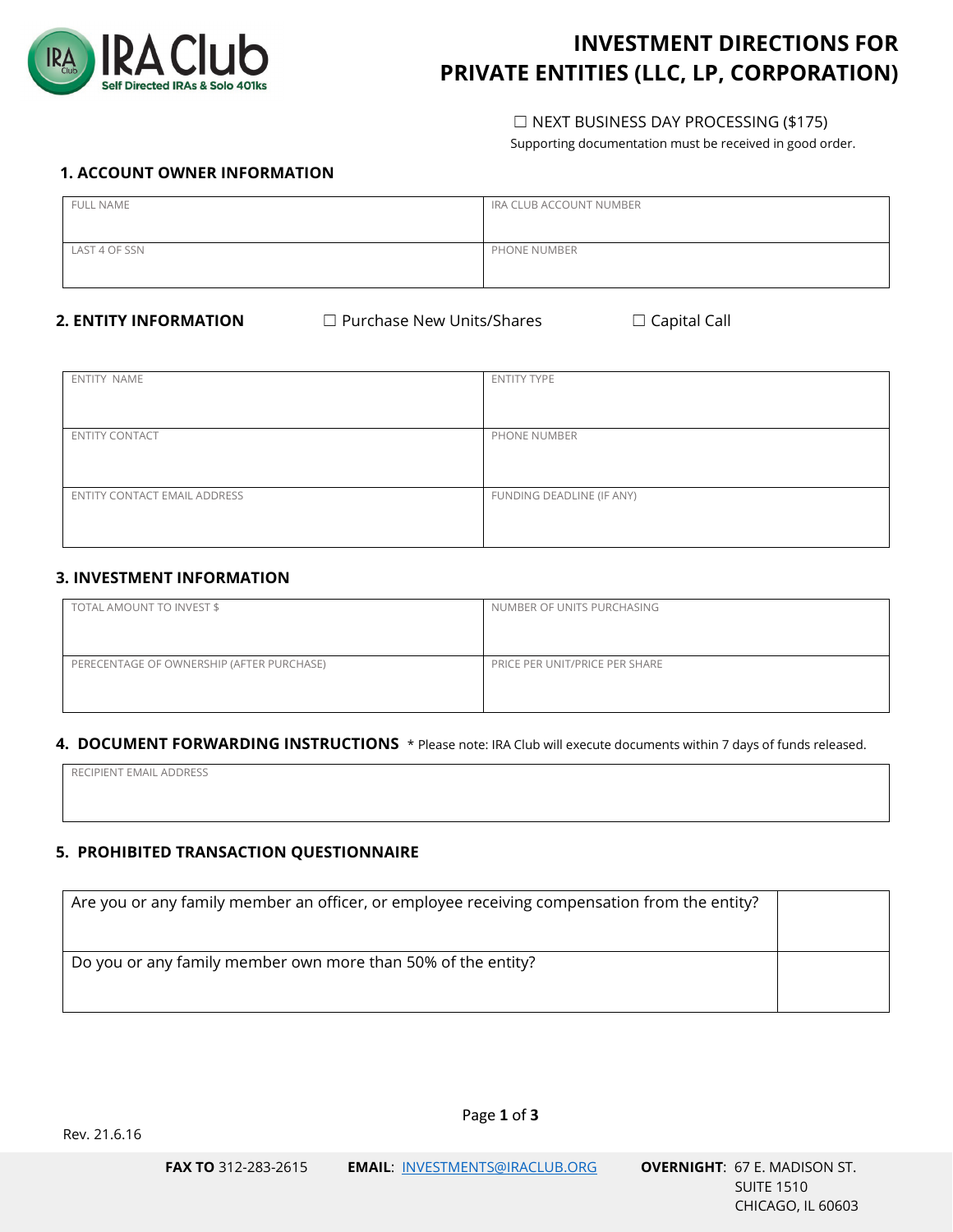

# **INVESTMENT DIRECTIONS FOR PRIVATE ENTITIES (LLC, LP, CORPORATION)**

## **6. FUNDING INSTRUCTIONS**

#### $\Box$  SEND A WIRE TRANSFER (\$35)

| CREDIT ACCOUNT NUMBER         | ABA ROUTING NUMBER     |
|-------------------------------|------------------------|
| CREDIT ACCOUNT NAME           | RECEIVING BANK NAME    |
| CREDIT ACCOUNT HOLDER ADDRESS | RECEIVING BANK ADDRESS |
| REFERENCE/MEMO                |                        |

☐ CHECK VIA REGULAR MAIL ☐ OVERNIGHT CHECK VIA FEDEX (\$75)

PAYEE NAME MAILING ADDRESS

**7. PROCESSING FEES** deduct automatically from the account. If you wish to put the processing fee on a credit card, please complete the section below.

| CREDIT/DEBIT CARD NUMBER | EXPIRATION DATE | CVV CODE |
|--------------------------|-----------------|----------|
| NAME ON CREDIT CARD      |                 |          |

## **ACKNOWLEDGEMENTS AND SIGNATURE SECTION CONTINUED ON PAGE 3**